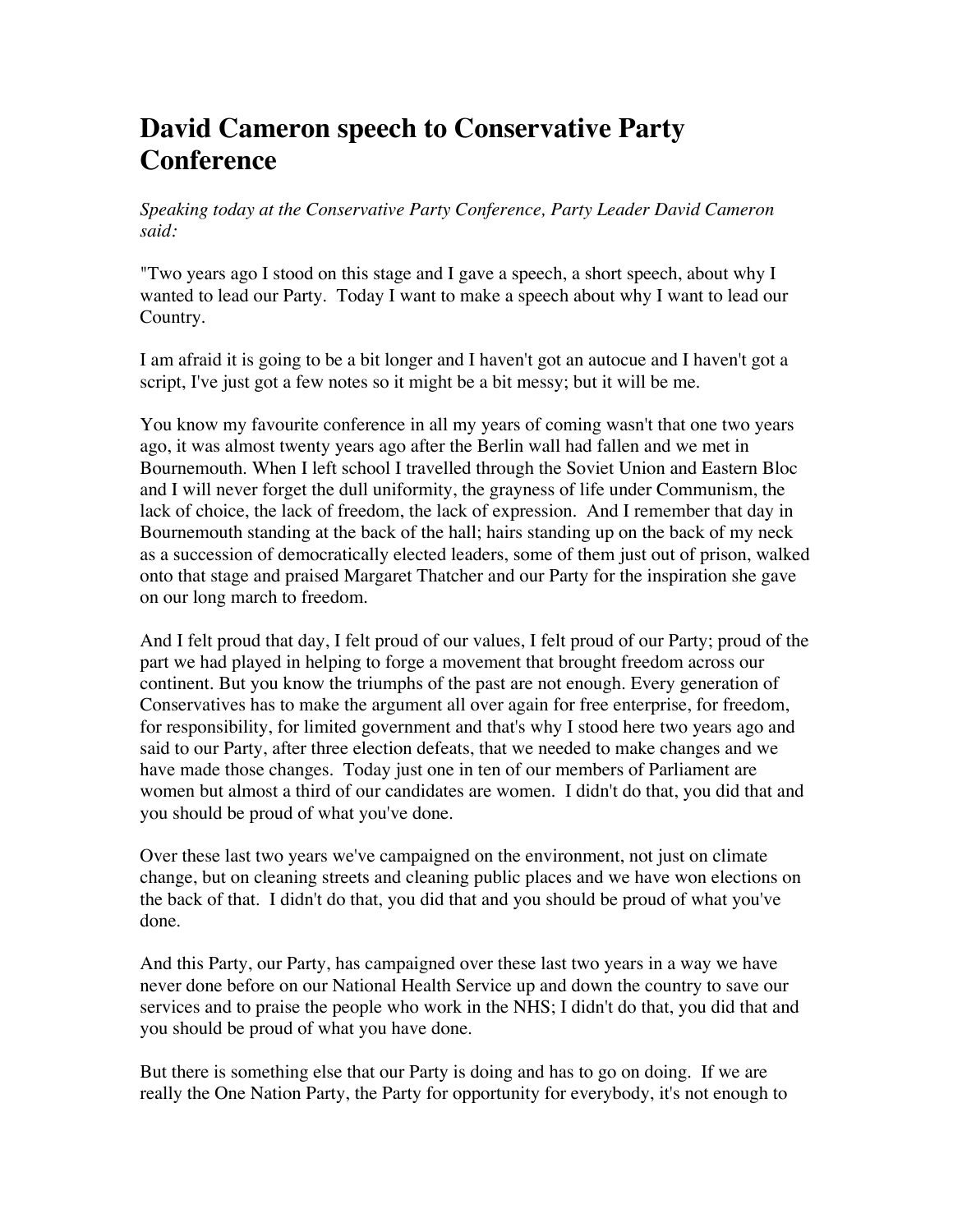just open the door and say 'please come in' we have to get out amongst Britain's ethnic minority communities and find the brightest, the best and the most talented and get them in. And that's why I am proud that I can stand here with the first Muslim woman of a Shadow Cabinet or Cabinet in Sayeeda Warsi who will be a great talent for our Party and our Country.

And those changes have brought us success, in local elections we have taken Plymouth, we have taken Lincoln, we took Chester, we took the Council right here in Blackpool and as William reminded us in that great speech on Sunday we are back in the North of England, a force to be reckoned with in every part of our Country.

And some people say that there is no such thing as friendship in politics but I can tell you that when you do this job, leading our Party, there is no better friend, and there is no better friend of this Party, than William Hague.

But change, real change isn't just about winning elections, real change is about getting ready to govern our country. Real change is about doing what our Party has always done, which is to make sure we understand and reflect and meet all the challenges of the modern world, and that is what we are doing. That's the argument I want to make today.

We face a New World in so many different ways and the old politics is failing and change is required. New World, Old Politics failing, Change is Required. That is what we have got to be about today. And you know there has been quite a lot of talk of lurching and I can't tell you we are not going to be lurching to the left, we are not going to be lurching to the right. We are just going to provide the good solid leadership that this country needs.

We need change for the long term, hope for our country and optimism for the next generation that is what this week has been about and that's what I am about.

Now last week, in Bournemouth or Bourne Mouth we saw the old politics on display. It wasn't just that we had heard it all before, I mean literally heard it all before. And I think quite a lot of people in America heard it all before as well.

There were the GP surgery family-friendly opening hours - we've had that one three times before, eco towns - four times before, competitive sport in our schools - six times before, and no indication about how any of these things are going to be done.

But it wasn't just that, it was the cynicism of it. He told us things that he knows he can't do: 'British jobs for British workers' is illegal under EU law. 'Deporting people for gun and knife crime', you can't do that because of the Human Rights Act. I have to say to our Prime Minister, if you treat people like fools you don't deserve to run the country let alone win an election.

But you know it is more cynical than that. Boy has this guy got a plan. It's to appeal to that 4% of people in marginal seats. With a dog whistle on immigration there and a word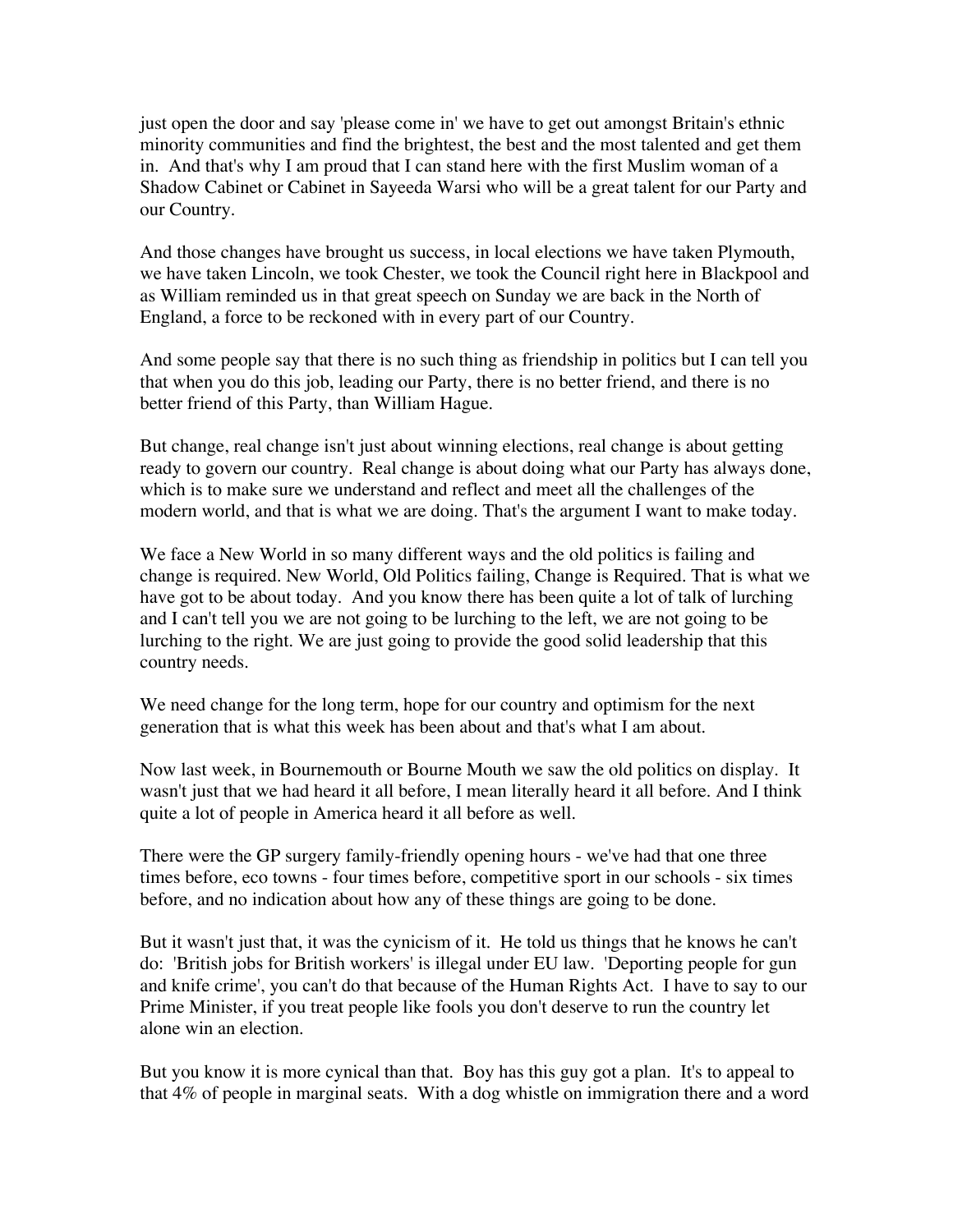about crime here, wrap yourself up in the flag and talk about Britishness enough times and maybe just maybe you can convince enough people that you are on their side. Well I say, God we've got to be better than that.

You know, what about the 40% of our fellow citizens who have given up on voting. They are just fed up with the whole rat-race of politics, the whole merry-go-round. We have got to inspire them that we can bring real change and deal with the things that people care about. People want the politics of belief and that means politics they can really believe in. So today I want to tell you what I believe. I want to tell you what's wrong with our country and I want to explain what I am going to do to put it right.

What do I believe? I am by nature an optimist. I think if we give people more power and control over their lives, I think they'll take the right decisions, they will grow stronger and society will grow stronger too. I don't believe in an ever larger state doing more and more, I believe in trying to make people do more themselves for their families and with society as well. And I believe that if we really want to tackle crime, if we really want to make our society stronger then you have got to make families stronger and society more responsible and to me that word responsibility really means something. I think over these last 10 years we have seen responsibility sucked away from people, sucked away from our public servants and taken away from our public services.

And it ended with that extraordinary farce of two community support officers standing by a lake after a boy had drowned, feeling that because the rule book said they couldn't intervene, they shouldn't. Well, we've got to start tearing up the rule books and allowing people common sense, initiative, and responsibility in the jobs that they do.

And I believe as everyone in this hall believes and as most of our fellow countrymen believe that the first job of any government is to protect against threats old and new. Against crime and war, against terrorism and climate change. That is why we must make our country safer and greener. Now, how do we do these things? Let's take the first one, give people more freedom and control of their lives.

We live in an extraordinary world of change and freedom. The internet is transforming people's lives. The website MySpace has got 130 million members. If it was a country, it would be the tenth biggest country in the world. Facebook, the social networking site, 30 million members. People using it to talk with each other and meet people. I had a look the other day. There is a network on Facebook called 'David Cameron is a hottie'. It's got 74 members. And I looked a little further and there is another network called 'Am I the only person who doesn't like David Cameron?' and it's got 379 members - I am sure there is nobody here today. But the point is a serious one.

As in our private lives and our work lives we get more and more control and more power to do what we want. When we look at our democracy, we are still stuck in the dark ages. When it comes to politics we just have to take what we are given and put up with it. And to me nothing sums this up more than the European Constitution. It's not just that it's an issue of trust, we put it in our manifesto that there should be a referendum, Labour put it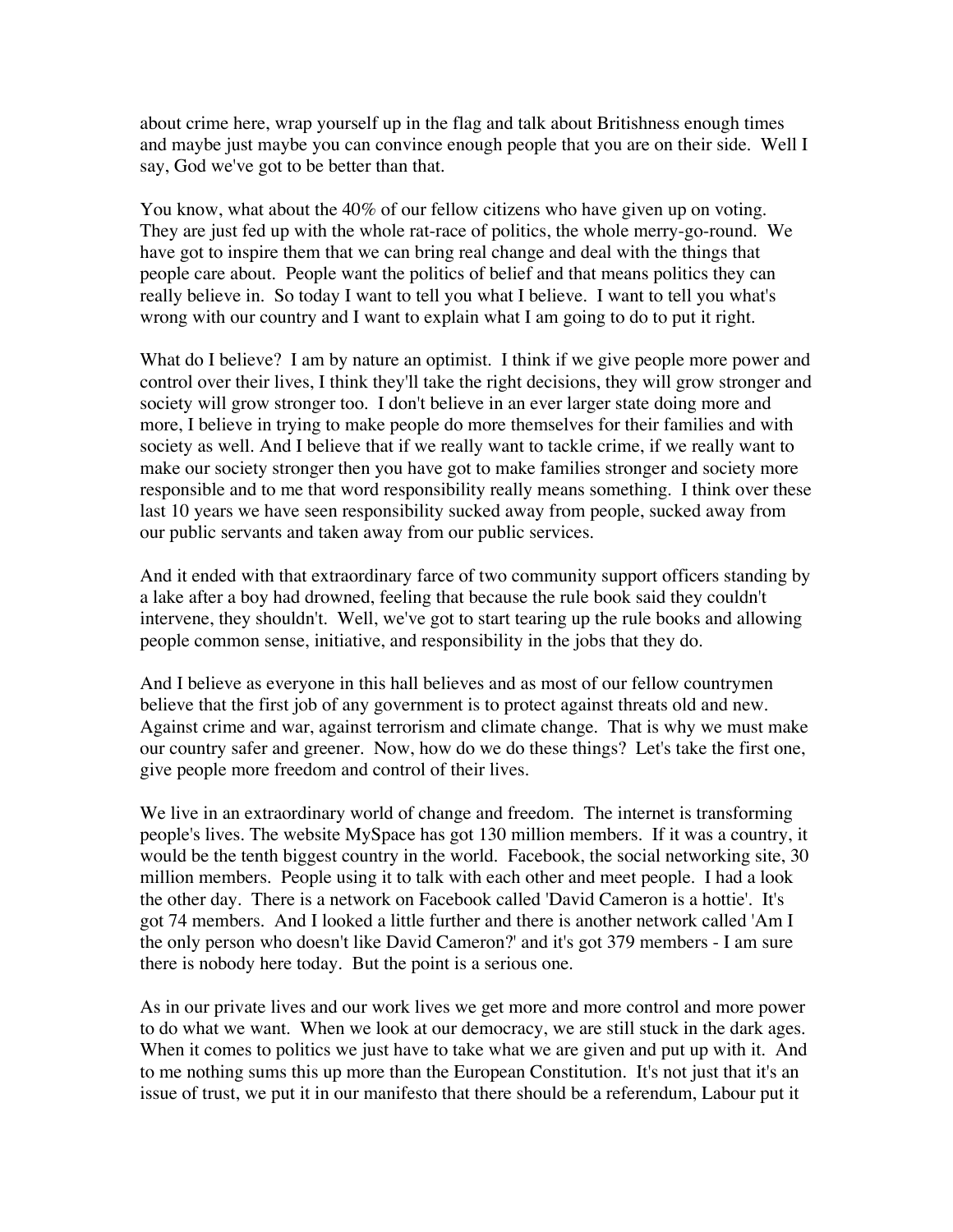in their manifesto that there should be a referendum and it is one of the most blatant breaches of trust in modern politics they won't give us that referendum.

But it actually goes further than that. In a world where we have this freedom and control are we really saying to people that when it come to how you are governed, how your country is run you can't have a say, it's nothing to do with you? That's wrong and that is why we will keep pushing for that referendum, campaign for a No Vote and veto that Constitution.

And the revolution of freedom and control, of passing power to people shouldn't stop at Europe it should go much, much further. But don't believe anyone who tells you that citizens' juries are a sign of giving people real power, they are just glorified focus groups where politics ask your opinions and then go ahead and do whatever they wanted to do anyway. Gordon Brown has got a new one, bigger than a citizens' jury... He wants 1,000 people to come together and come up with 6 words that sum up Britishness. Well I've got six words for him. Stop wasting money on pointless gimmicks.

In government we will take this revolution and freedom and control much, much further. I believe it's time in our big cities for elected mayors so people have one person to blame if it goes wrong and to praise if it goes right; great civic leadership that we heard from Mike Bloomberg in his great speech on Sunday. I think it's time with local government to tear up rules and all the ring fencing and the auditing and actually say to our local councils, it's your money, spend it as you choose and get judged in the ballot box by people that you serve.

And while we are at it, it is time to abolish those regional assemblies and pass those powers back to the local councils where the power belongs.

Those are the first modern conservative changes for this new world of freedom. And this new world of freedom is having huge effects on business and our economy. Big business can now locate anywhere in the world, small businesses can find customers anywhere in the world and Britain has some great advantages in this globalised world. Not least because of the changes we made 15 or 20 years ago. There are huge changes taking place in Europe, the Spanish are cutting corporation tax by 5%, Angela Merkel the Chancellor of Germany who I met recently she is cutting it by 9%. President Sarkosy in France is cutting the top rate income tax to make his economy more competitive.

And look under the bonnet of the British economy and too many things are going in the wrong direction. 20% of the jobs created are created in the public sector; the private sector is becoming smaller as a percentage of our economy. The decline in manufacturing and manufacturing jobs meaning that we are losing important skills. And I know that business wants to hear from the Conservative Party how we will reduce regulation and reduce taxation to give them more freedom in this new world. And we heard from Alan Duncan how we will introduce regulatory budgets to cut that regulation and I can tell you that we will get out of the European Social Chapter so we can make those rules in Britain rather than in Brussels.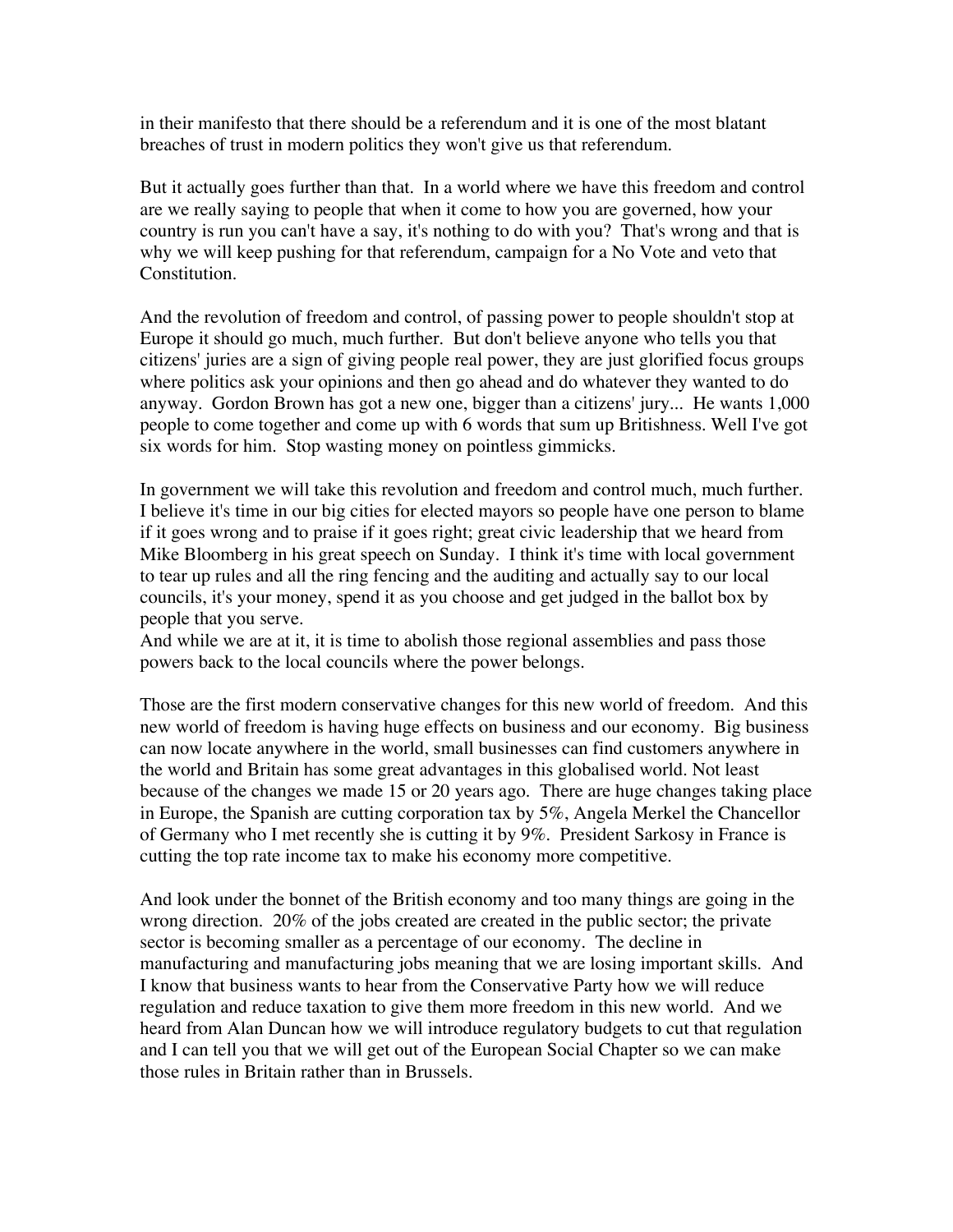And as we share the proceeds of growth between public spending on the one hand and lower taxes on the other hand, we can give business the lower tax regimes that they need. But here's the deal. For business and for us, to make sure we have sustainably lower taxes, we need business to help us to cut the bills of social failure. That's the only way you can keep tax and regulation down in the long term. So we need business to be responsible in the way they market to children, in the way they treat their employees, in the way they encourage family life - all of those things will help us to get tax and regulation down for the long term good of our economy and that is the modern Conservative change for this new world of freedom.

In this new world of freedom nothing matters more in terms of opportunity and our economy and our future than education. But too many things are not right in education in Britain. Almost 50% of 11 year olds leaving school are not able to read, write or add up properly. Falling down the European leagues in terms of educational performance. 23,000 young people leaving school without any qualifications whatsoever, we are not doing enough to prepare young people for this world of freedom. I am a father of three children, all of them under 5, all of them I want to go through the state sector. I know what schools I want for my children, a school where they turn up and the head teacher knows your name, a school where there is proper discipline so they don't keep people that behave badly in school and wreck the education for those who want to learn.

Schools where they use the tried and tested teaching methods, not some experimental system of letting you discover the world for yourself. Schools where they understand that children are different, that they have different needs. That equality isn't putting them all in the same class and teaching at the same speed. It's setting by ability, it's taking the brightest pupils and stretching them and helping those that are falling behind. And for parents with disabled children, it means not having to fight for a special school and save your special schools it means special schools are there if you want to choose them for your children.

And why aren't we getting these things? We have a government that 10 years ago said education was the number one priority that has put billions into the system whose intentions are probably in the right place. Why haven't we succeeded? If we don't understand why Labour are failing we won't succeed ourselves and I think there are three vital areas we have got to get right:

The first is, we need to open up the state monopoly and allow new schools in so we can get the sort of innovation, choice and diversity that there is in the private sector. I want that choice, innovation and diversity in the public sector.

The government has got its academy programme. It's a good programme. But I feel that Gordon Brown is putting his foot on the brake when he should be putting his foot on the accelerator and we should be making it easier for these new schools. So we will say to churches, to voluntary bodies, to private companies, to private schools come into the state sector, find the parents and the children who have a simple regulatory regime, per capita funding and we can have those new schools so we can really drive up standards.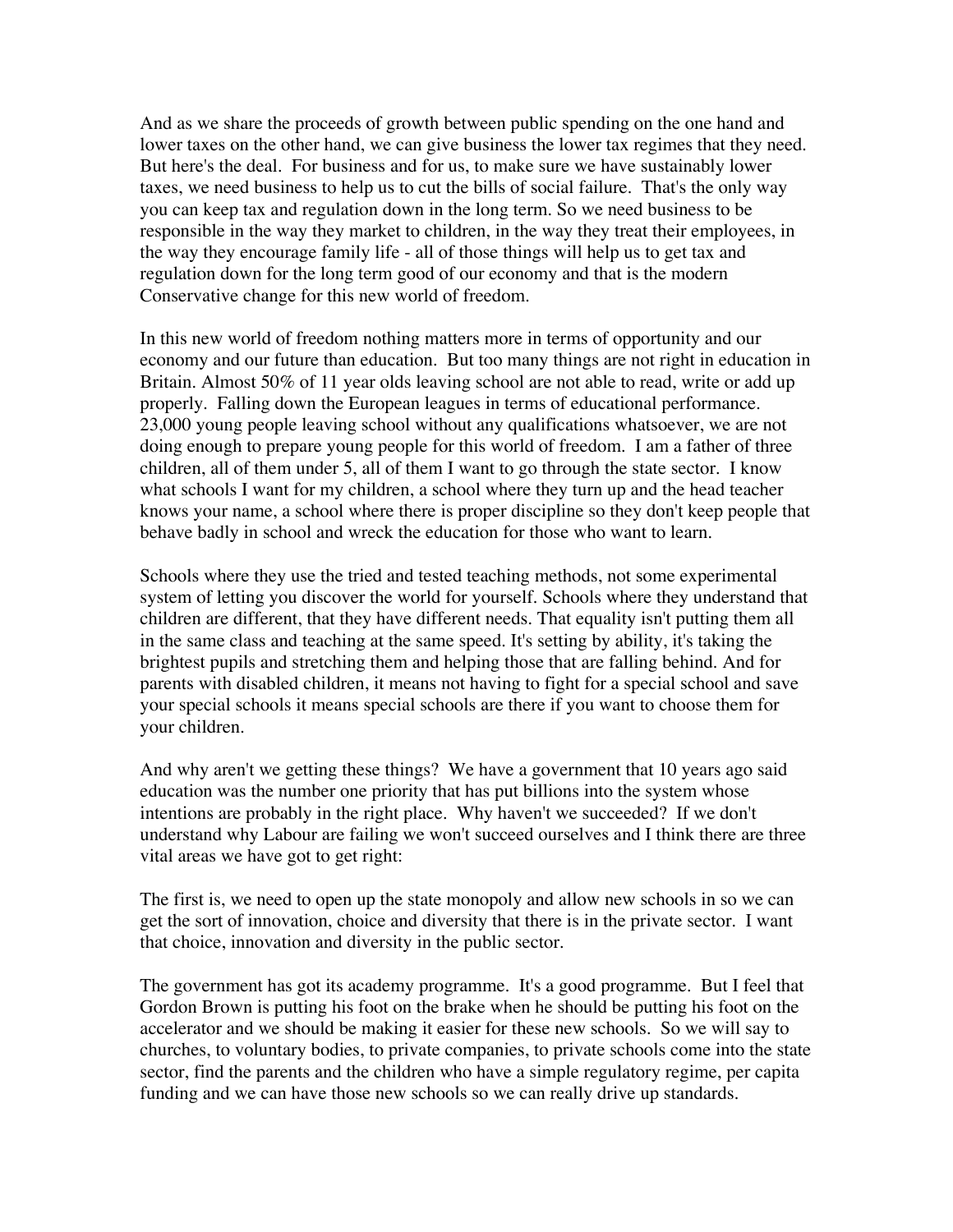But you know there are lots of parents, and frankly I am one of them, who can't wait for all those structural changes to make the long term difference in education. They want, I want, action on standards now and again we have Labour Ministers and Labour Prime Ministers talking about great standards. Ed Balls gave a speech the other day - not the one at the conference that was dreadful - he gave a speech the other day that I could have given myself about standards, about rigour, about discipline - so why isn't it happening? I don't think they've ever got to grips with the educational establishment, some of whom still think it's wrong to say children have got something wrong, because you'll brand them as failures, who still seem to think that all must win prizes, who still seem to think we have to treat all children the same. So we need to be courageous and strong on standards to insist that children are taught using synthetic phonics and they learn to read properly. To be clear that a GNVQ is a great exam but it's not worth four GCSE's. To be absolutely clear that in reforming the exam bodies it is fine to make the QCA independent. It is fine to make the QCA independent but that won't help unless the exam bodies are really put under the one group of people that want to make our exam system rigorous and tough and believable for the long term and that's the customers. That means business, it means the universities, it means the colleges, they want our exam system to be robust for the long term and so do I.

But there is a change we need to make even more quickly and that's about discipline. I went and taught in a school for a couple of days in the North of England and one teacher said to me 'there is only three words that you have got to focus on', and not the ones you might expect, 'behaviour, behaviour, behaviour'. And I stopped a boy as he was running into his GCSE exam and I said 'What's the problem?' and he said 'Well, I got completely pissed last night, I've got a hangover and I'm going to flunk this exam'.

And I asked a teacher about him and I was told well he'd attacked a teacher before and he trashed a classroom and none of us know why he's still in this school. So why do we allow this to happen, why don't we intervene earlier? Take the children out that are causing so much trouble, try and turn their lives around.

So let me tell you what we'll do, we will give head teachers complete command of their school. If they want to have forcible home school contracts which parents have to sign about the behaviour of the children before the children go to school, that's fine. And no ifs no buts, if a head teacher wants to exclude a pupil because the behaviour is wrecking the education of others they should be able to do so, the appeals panels have got to go. Those are all Conservative changes for this new world of freedom, as George reminded us in that great speech on Monday - one of the aspirations, hold on a second I don't want to praise him too much...

One of the aspirations people still have, and rightly so, is the aspiration to own a flat and a home of their own. And all of us, all of the Shadow Cabinet here they can tell the same story of young people who come to our surgeries, they show you their salary, they talk about local house prices and they just say I don't see how I can achieve that dream. And George showed how we going to cut stamp duty to show that we're on their side and we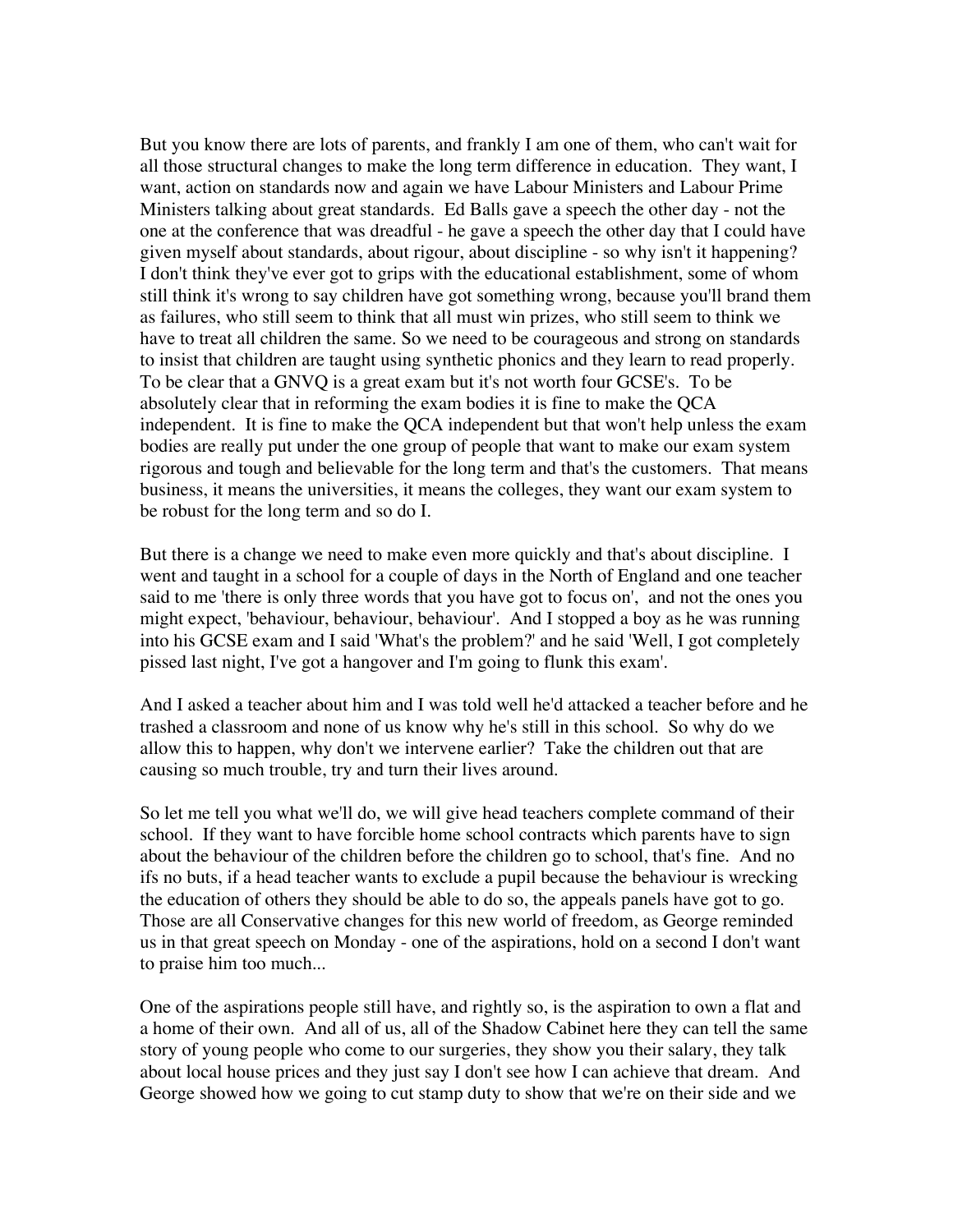will help mend the housing ladder and get on their side. This is the party of aspiration and opportunity and George has shown us the way.

And just as people want aspiration and opportunity at the beginning of their life so they deserve opportunity and security in retirement. And Gordon Brown's worse legacy will be his destruction of Britain's pension system, and we in this party will never let him forget it.

There's a man in my constituency called John Brooks and he's got cancer. He spent 40 years working for the same company, paying into his pension fund, it was a blanket factory in Witney. He was told his pension fund was copper bottomed and guaranteed the business went bust, the pension scheme went bust and he was left with nothing.

There are 125,000 people like him in our country. I raised his case in Parliament and surprise, surprise he was offered some money. And do you know what he did? He said I won't take a penny of that money, until you can guarantee that other people nearing retirement in my company get that money too. That is a modern British hero that I am proud to know.

So George, your first task when we win the election is to set up a lifeboat fund, and give those 125,000 people the support and the money that they deserve for having been let down so badly by this government.

In this new world, the winds of change, can sometimes be quite harsh rather than just invigorating. Globalisation will help poorer countries become richer, it will help them close the gap with the richer world, but sometimes globalisation can increase inequalities within a country. And I think we all know that while our economy is getting richer, our society in many ways is getting poorer. And I think we have to recognise in the Party that freedom is not enough. That we have to help make families stronger, we have to help make society more responsible. If you talk to a young mother half way up a council block trying to bring up her children - trying to find somewhere safe to play, trying to find a good school. If you just say we're going to give you more freedom and control, I think you'll get quite a blank look. And that's why the second thing that we believe in so strongly - stronger families and a more responsible society - is so vital for the future of our country. And again, the picture isn't good, the old politics has been failing. Labour's great passion was tackling poverty but in many ways its been one of their greatest areas of failure. There are five million people in our country of working age who aren't working. There are a million young people, more than a million who are neither in employment, nor in education, nor in training. And the number is actually higher than ten years ago.

You remember ten years ago being told how many young people were on the scrap heap, well that scrap heap has actually got higher, and that is a scandal in our country. There are 600,000 people, 600,000 more people, in deep poverty than ten years ago. Again, why have Labour failed and gone on failing, if we don't understand why, we won't get it right. They've put the money in. We've had New Deals and Fair Deals and hand ups and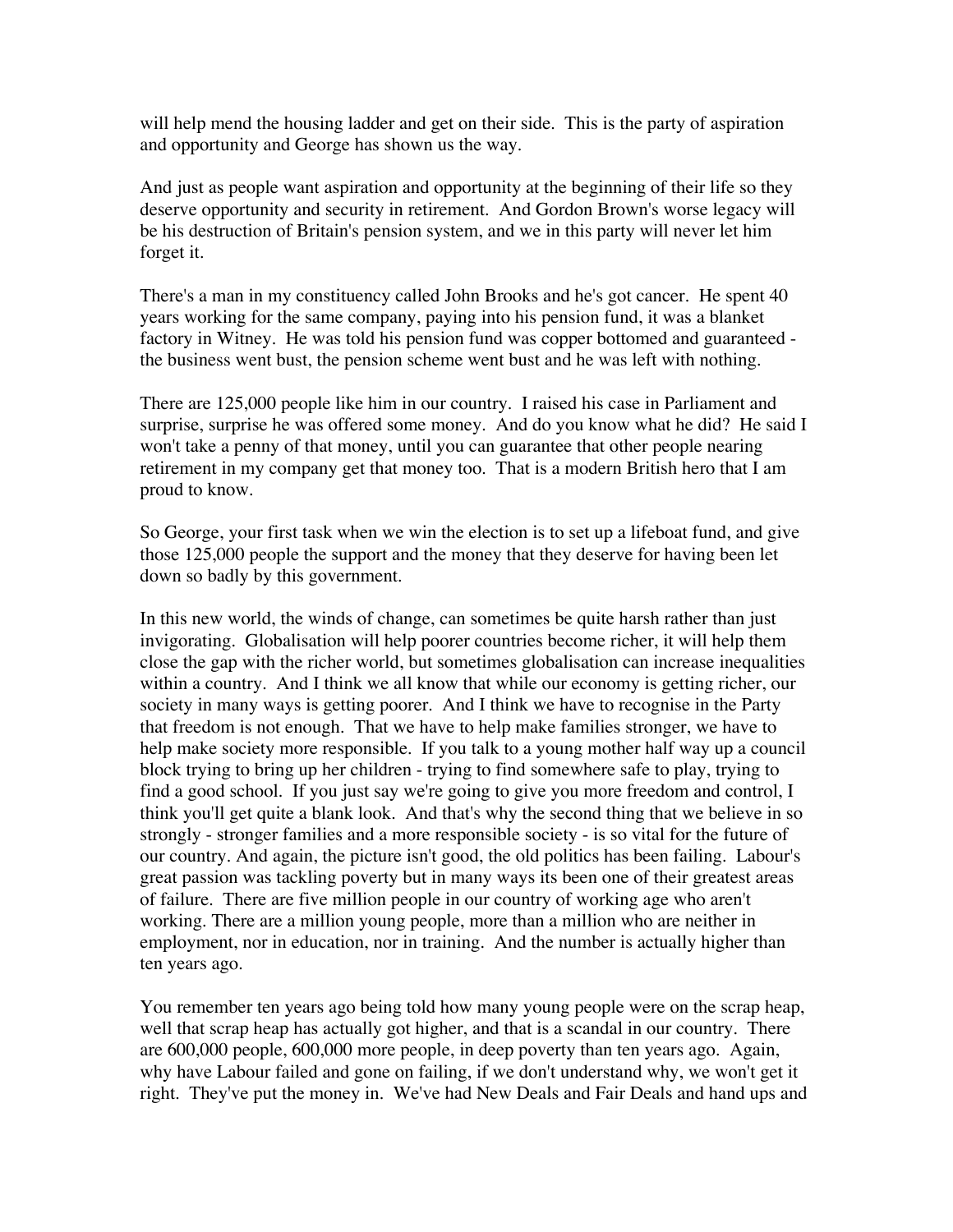thinking the unthinkable and then going away and thinking again but it hasn't worked. Why?

I believe it's because they relied too much on the state organisations that can treat people like statistics rather than like human beings. And Ministers are so keen to shout success that they count success as just six weeks in a job. So we get this revolving door of people living a life on benefits and then just a few weeks in work and then back on benefits again. Change, modern Conservative change, is required so what are we going to do? We should look at the models that have worked elsewhere in the world. In Australia where they have got private limited companies to run benefits and they have cut unemployment by 50 per cent. In states like Wisconsin in America where they've cut benefit roles by 80 per cent, and the changes we will make are these: we will say to people that if you are offered a job and it's a fair job and one that you can do and you refuse it you shouldn't get any welfare.

And we will ask the charities, the voluntary bodies, the private companies who have such expertise in this area to run these benefit systems for us, why do I think they are better? I think they show a greater understanding of the personal and emotional needs of people who have been stuck out of work for so long. Its worked in other parts of the world, it can work here, it's a tough choice, it's a difficult thing to put through, but we have got to do it.

You know the best welfare system of all, it's called the family. If you think about it, what's the best organisation at bringing up children, at helping us with the right values, helping us get on with life, looking after us if we are sick of disabled, caring for the elderly, it's the family.

And in this world of unease as well as freedom we need to do more to support the family, and again the old politics are failing. Look at Britain today: one in four children brought up with an absent father, the highest rate of family breakdown in Europe, and I just don't believe we can walk on by from the evidence that's in front of us.

Children from broken homes have a 70 % chance of failing at school, a 40% greater chance of getting into debt, a 35% chance of being unemployed. Single mums do a brilliant job, they do the most difficult job in the world but, I don't think we can ignore the state of family breakdown in Britain and I think we have to try and do something about it.

You know there is a phenomenon in Britain that's called LATs - that's Living Apart Together and there are two million people who pretend to live apart because the benefits system pays you more to live apart than live together.

I met a young man the other day, he came to my office, he had recently been in prison and he was trying to go straight, he had got a job, he's got a kid already and he's got another on the way. He is being mentored by someone in my office and the only reason he doesn't live with the mother of his children is because she would loose benefits if he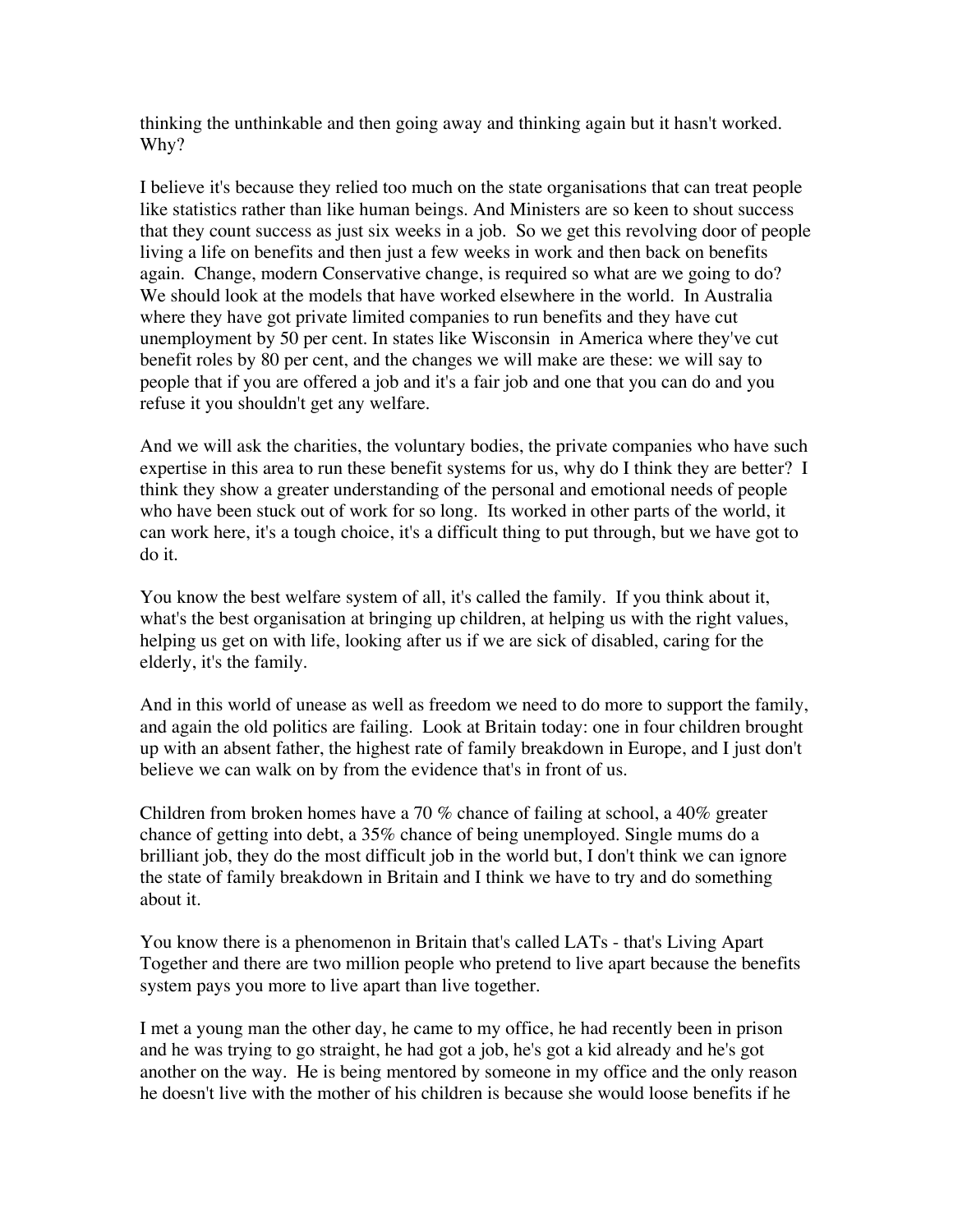did.

We must be crazy in this country to be using the benefits system to drive people apart rather than bring them together. We've got a tax system that doesn't recognise marriage and we've got a benefit system that actually recognises any form of co-habitation, any form of commitment and penalises it.

So what will we do to change that?

Well, as George has set out, we will end the couple's penalty in the benefit system, so we don't penalise couples, we will reward them and yes I believe we should recognise marriage in the tax system as well.

But I don't just want to give people a tax cut, I want to give people a time increase, time for many families is the most precious commodity of all, time you can spend at home, time to help with the home work, time you can do things in the house and that's why I think its time not just for these benefit and tax changes I've spoken about but also to say to all employees in all companies with children that you should have the right to ask for flexible working.

Companies that have adopted this have found that they are able to grant the request in the vast majority of cases, they have actually found that productivity has gone up, profits have gone up, staff morale has gone up and keeping staff is easier. I think at the next election we will be able to offer people the strongest family package any Party has put together. Yes we will recognise marriage in the tax system, yes we will take the couples penalty out of the tax system and yes we will give people more time, more flexibility, so we can be the Party of the family once again.

The one thing that lots of families rely on more than anything else, my own included, is the NHS, and when I think of the NHS I think of the people in it. I think of the care worker who turns up at our home three nights a week to look after my son and cares for him as if he was her own son. I think of the community nurses who help you fight for all the things you need for your family life. They understand that it's not just about the child it's about the family too. I think about the neurologist who was just desperate to give us a better quality of life and he wouldn't stop until he found the answer. He got us back into hospital day after day, week after week. It must have played havoc with his figures for through put and out put and patient episodes and all the rest of it but he just wanted to do the right thing. That's the spirit of the NHS that I think motivates everyone in our country.

But again why has it gone wrong?

Ten years on from a government that said "24 hours to save the NHS", billions spent and yet moral is so low, some hospitals still threatened with closure, departments shutting down, productivity so poor in the NHS, what's gone wrong? Again if we don't understand why Labour are failing we won't succeed.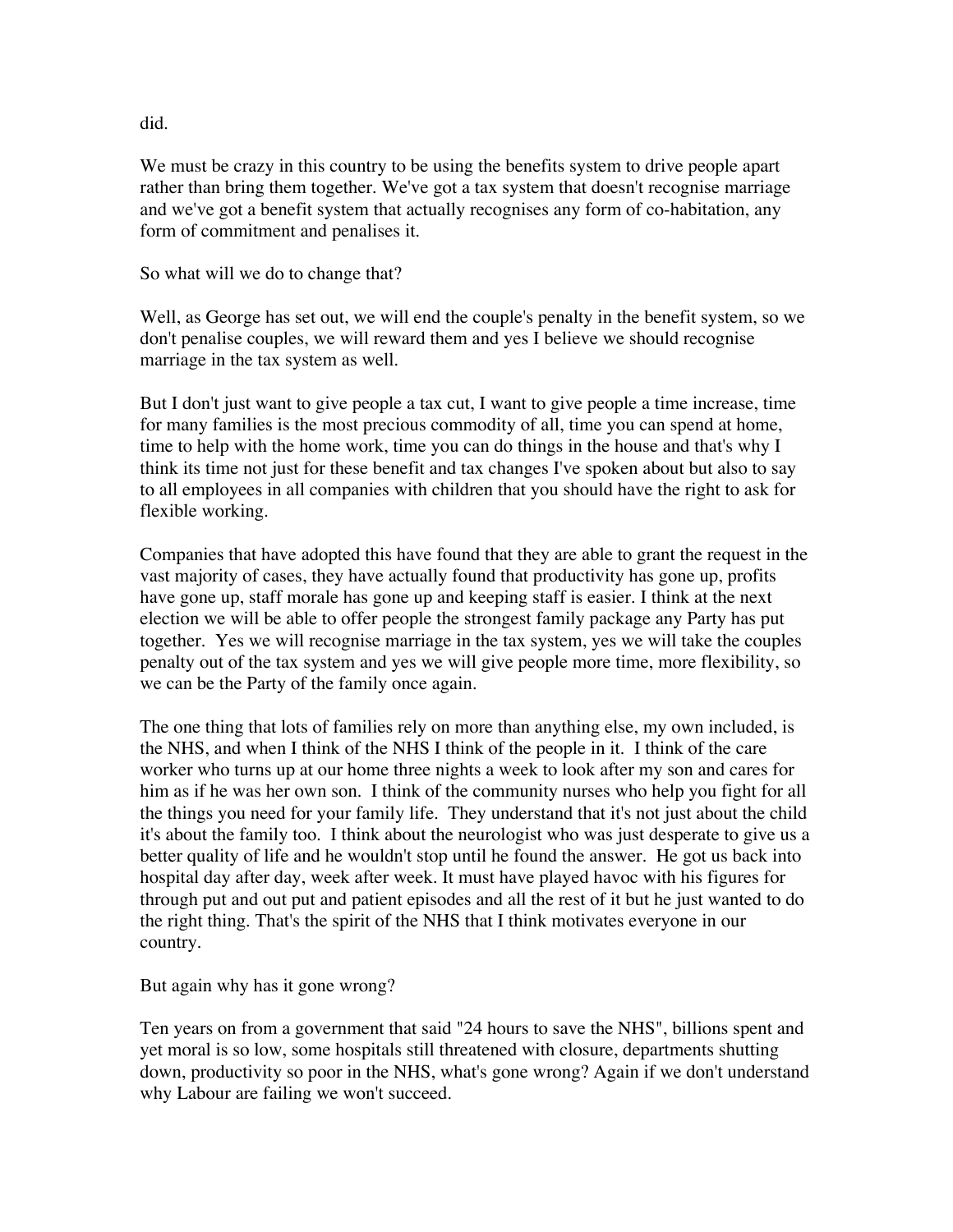I think it's because the reform has been topped down. Targets imposed from above, endless re-organisation, nine in the last ten years, and an NHS computer costing billions of pounds that many professionals in the NHS can't really tell you what its for, though they are worried its going to take away patient confidentiality, and I think they've demoralised the staff in the NHS and questioned their professionalism and their vocation.

I will never forget walking on the streets of London marching with ten thousand junior doctors who felt like they were being treated like cogs in a machine rather than professionals with a vocation to go out and save lives and I think Labour have got something else badly wrong. They talk about a personalised NHS but they haven't done anything to deliver it.

So what will we do to be different?

First of all we've got to scrap those top down targets and trust our professionals in the NHS. Now that doesn't mean letting go and just giving up on quality, quite the opposite, we've got to replace those process targets with measures of outcomes that's what people care about, how long am I going to survive if I get cancer? What are my chances of a good life if I have a stroke? What are my chances of surviving from heart disease? What we've got to do is make the NHS and doctors answerable to the patient and not to the politicians. And the way we'll get a really personalised NHS is make the changes that are necessary. Giving people a real choice of GP's, giving GP's control over their budgets and allowing GP's to choose between whatever hospital they like. Public or private or voluntary not just some limited list. Those are the modern Conservative changes that we will make to our NHS. There is something else our NHS is suffering from and it's an excess of fads imposed from Whitehall. Those of us representing rural areas remember when we were told the community hospitals had to go and the huge hurt their closure caused. Then we were told 'No, community hospitals are the future and they should stay and we'll build new ones'.

The latest fad comes straight from the new Health Minister and he say's of District General Hospitals, that their days are over. Well I think he's wrong. People in this country, towns and villages and cities really care about their District General Hospital, they want it to be there when they're ill, they want their children to be born in it and they want an accident and emergency unit open 24 hours that they don't have to drive hours to get to.

So if this government goes ahead with the plans to say the District General Hospital is over we will fight them every step of the way between now and the General Election and when it comes to public services and when it comes to this new world of unease there is another issue that we have to approach and approach sensibly and it's the issue of immigration. I think this country has benefited immeasurably from immigration.

I think this country has benefited immeasurably from immigration. People who want to come here and work hard and contribute to our country. I think our diverse and multi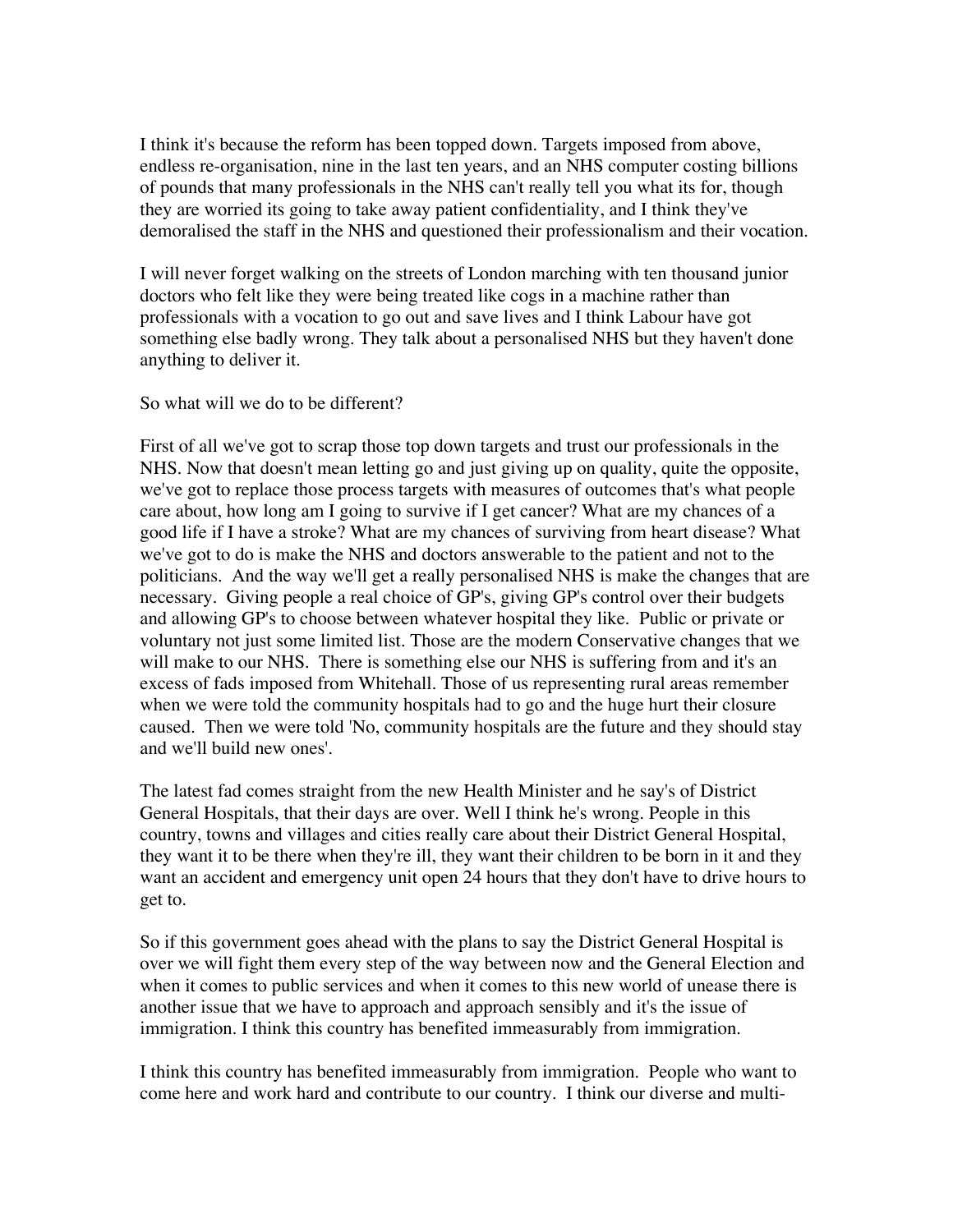racial society is a huge benefit for Britain but we do have recognise the pressures that can be put on public services, schools and hospitals and housing if immigration in unlimited. And that's why I think David Davis in that excellent speech yesterday, set out the steps that we need to take. We do need to say that new EU countries should have transitional controls and yes there should be an overall limit on economic migration from non-European countries. I want our Party, a modern Conservative party, to talk about this issue in a reasonable, humane and sensible way and to take the very sensible measures that are necessary. What I always find with the government is that you get the exact opposite. You get a whole lot of language, often quite inflammatory but they don't take steps that Britain needs. So let us be the ones that handle this issue in the way that it needs to be for the good of our country and our public services.

The other feature of our modern world, of this new world, is the sense of insecurity and danger, particularly in foreign affairs and security. The world that maybe some people dreamt of at the conference back in Bournemouth when it looked as if maybe history would end, that Liberal democracy would triumph, that free market economics would slowly progress and we would have a new world order, that world is not going to happen. We have instead 15,000 nuclear weapons in the former Soviet Union, we have Iran trying to get hold of a nuclear weapon and threatening Israel, we have insurgency in Iraq and the possible impact on the Middle East. We have progress in Africa yes, but countries in the East like Somalia that are failed states and narco-states in the West like Guinea Bissau and perhaps most threateningly of all, almost perhaps as many as 4,000 of our fellow citizens have been through terrorist training camps in Afghanistan or in Pakistan and many will have returned to our country. And yes, we have great plans, great ideas, great proposals for what we want to do in health and education and housing but anyone who wants to be Prime Minister of this country has to be ready to face those threats and meet them. And I think that people have a right to know how I would react to them.

The first thing to say is that when it comes to these issues, we must never put Party before Country. I have always believed in the Atlantic Alliance and I have always believed in Britain's independent nuclear deterrent. And when Labour came forward with plans to replace Trident, I am proud of the fact that we marched our members of parliament through those division lobbies to make sure that vote was won. And when it comes to Iraq we all want to see more of our troops come home and if the Prime Minister makes the right decisions, if we can guarantee more security in southern Iraq, then we will support him when he acts in the national interest. But I think the key principal that we must apply to these great challenges in our dangerous and insecure world is keeping our defences strong. I have been to Afghanistan twice, and spent a night under canvas in Camp Bastion. I remember sitting in a room with a whole lot of guys from the Worcester and Sherwood Foresters and asking them how many had fired their gun in battle. Every single hand, almost every single hand went up. We need to understand the incredible bravery of what our soldiers are doing in Helmand province. But again in a world of danger and insecurity, we need to recognise again that the old politics is failing. Yes, we have changed some things since 9/11 but we haven't changed enough. And our Prime Minister likes to say that nothing in Britain is broken but I would refer him to a piece of paper which is all about the sacrifices our troops are prepared to make on our behalf,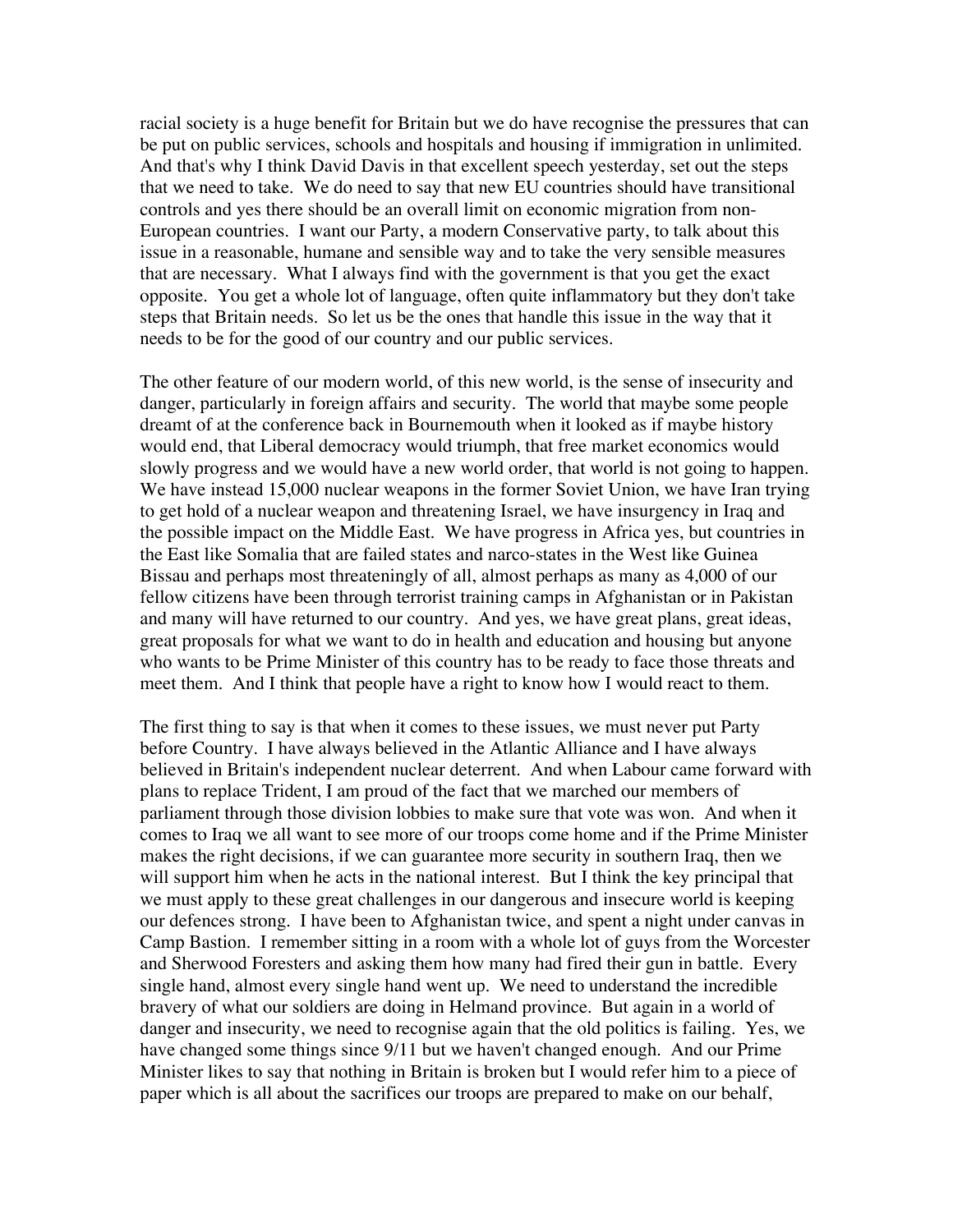including the ultimate sacrifice and our duties and obligations to them.

It's called the Military Covenant and Mr Brown, I believe your Government has broken it.

There are things we could do, quite small things, that would make a difference. If you sit in the back of a Hercules at Kandahar air base or Bastion as I have done, you will hear soldiers telling you about some of the smaller things. Why don't we get more contact time with home via telephone and e-mail? Why can't we have free parcels all year round, not just at Christmas time? Why can't we have the same system as the Americans where your leave starts the moment you step foot on American soil rather than when you actually leave Camp Bastion in the middle of Afghanistan. All we need for these things is just a government that values our military properly, rolls up its sleeves and gets them done. But there are bigger things. We have got to look at the schools they send their children to. Many of them, the children come and go within a year but they don't get the extra funding that they need. We have got to look at the housing, so much of which is completely sub-standard. And yes, we have got to look at the health care. I know our soldiers want to come home to a great British hospital and in Birmingham they do. But when you are wounded on a battlefield in Helmand one day and you wake up next day in a hospital you want to recuperate with your comrades in arms and that must mean a separate military ward. But there is something else that we need to understand and that is that we will never be able to really improve the welfare of our forces unless we also look at expanding our Army. I am delighted that Liam has made his priority restoring those cuts to the Army, the three battalions that should never have been abolished by this Government.

But I think that the most important change that we need to make, the most important Conservative principal we need to apply to our foreign and defence policy, is to make sure that we are realistic and not utopian. Yes, we support freedom, yes we support democracy, yes we should try to punch above our weight in the world to achieve these things. But I think that if we have learnt anything over the last five years, it's that you cannot drop a fully formed democracy out of an aeroplane at 40,000 feet.

And I want people to know that if I am a Prime Minister in one month or one year, my top priority overseas would be Afghanistan. We are doing fantastic work in that country. Our troops are incredibly brave but my worry is that we could win the military campaign but start to loose the country. How can we win an insurgency when there are seven different military chains of command? How can we rebuild a country when we don't have one person coordinating the aid between the EU, NATO and the UN? How can we really help a people when the country is still so awash with drugs and has so much corruption? We really need to make this our number 1 priority. And I tell you why. If we get out of Afghanistan the Taliban come back into Afghanistan and Al Qaeda and that will mean danger and terrorism on British streets again.

We really need to make this our number 1 priority. And I tell you why. If we get out of Afghanistan the Taliban come back into Afghanistan and Al Qaeda will set up in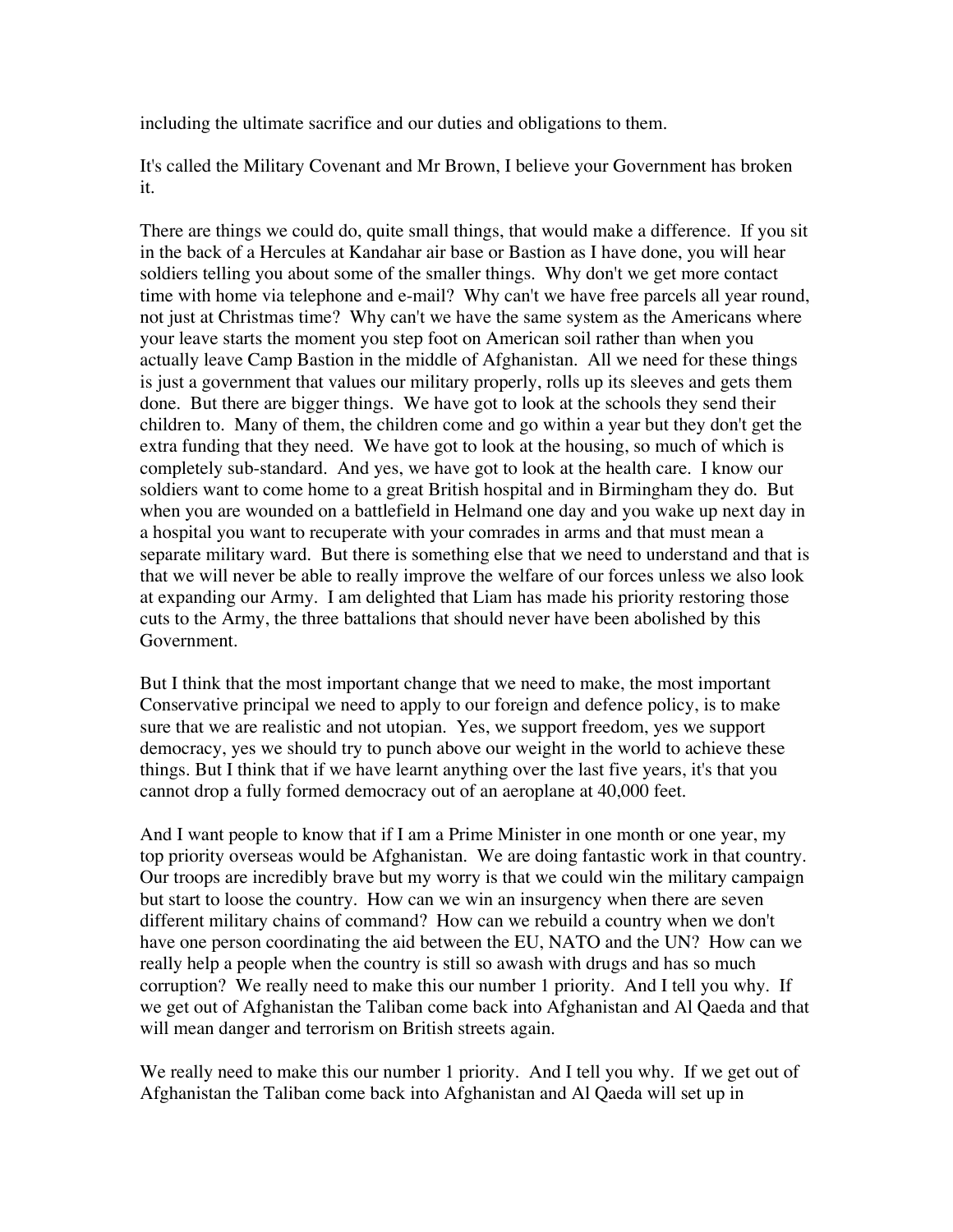Afghanistan and that will mean danger and terrorism on British streets again.

But frankly there is no foreign policy and domestic policy any more. There ought to be National Security Policy. And I'm very proud of the fact that in our Shadow Cabinet is Pauline Neville-Jones who used to run the Joint-Intelligence Committee before the days of the dodgy dossier.

In those days civil servants felt that they could stand up for their integrity and tell Ministers when they got it wrong and that's what we need to happen again.

And when it comes to terrorism, again when the government gets it right we will support them. But I think that there are things that they are getting wrong.

They won't give us proper border controls but they long to give us ID cards. They trash important civil liberties like jury trial but they will keep the Human Rights Act that actually hinders our fight against terrorism.

And they talk about Britishness but they won't ban the group Hizb ut Tahrir and I think I quote it exactly "kill the Jews wherever you find them". We will do things differently.

We will give Britain a proper Border Police Force, and we will scrap the pointless ID cards. We will defend important civil liberties like jury trial but we will replace the Human Rights act.

And in a Conservative Britain Hizb ut Tahrir will be banned.

Those are all modern Conservative changes for this new world of insecurity. And when it comes to the new threats, we have to face them directly. New threats like terrorism, and new threats like climate change. It doesn't matter whether you look at the snows of Kilimanjaro, or the melting Greenland ice sheet, or the fact that closer to home the Thames barrier meant to be lifted once every six years, is now being lifted six times a year. This is a clear and present danger to our country. Some people say it is not popular to talk about green issues. I don't care. It's right and it falls to this generation to deal with this issue.

Some people say that there is nothing that we can do because China builds a power station every six weeks and what can we in Britain do? I think they have got it wrong. Look at what's happening in China. The Gobi desert expanding by 4,000 miles every year. A half of their river water not just not fit to drink but not fit to use for farming. Hundreds of thousands of people dying from air pollution every year. And how will we be able to encourage China to act unless we act here at home. And again the old politics is failing. Carbon emissions are up under this Government. Green taxes as a share of total taxes are down. And we are failing to give people proper incentives. This Party never wants to punish of hold back the aspirations of people who want to get on in life and have a good life. And what we must be in the Party of sensible, Green leadership, and that is exactly what we are going to stay.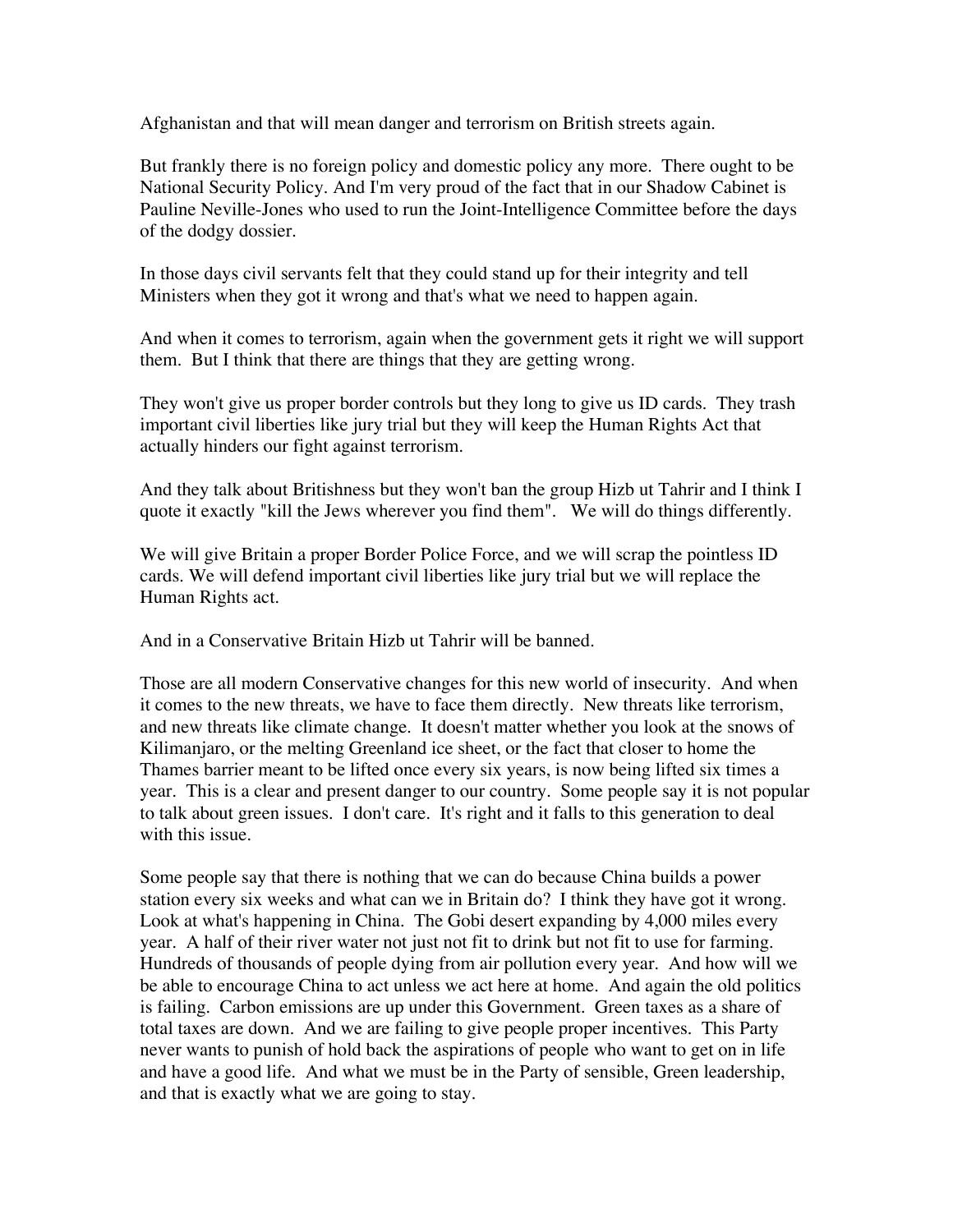But undoubtedly the biggest threat that people face in this country is the crime on their streets. Our Prime Minister has said that our society isn't broken but when you think of 20 children shot dead on the streets of London, when you think of gun crime doubled, violent crime doubled, a boy on a bike shooting Rhys Jones.....I wonder what society the Prime Minister is living in?

But let us resolve right here, that we will not pursue the old politics. No more Downing Street summits, get together a packet of measures for the 6 o'clock News, brief them out and then while everyone has reported them they never actually happen and everyone moves onto the next thing. That is not what this Party is going to do.

Yes we will make changes to the criminal justice system where necessary. How can it possibly be right that magistrates can only send someone to prison for a few weeks rather than a year? Yes we need to scrap that early release scheme in prisons; 24,000 released on our streets that David Davis spoke about yesterday. Yes we will take those steps. But as important, probably more important, is actually to reform the police. I went out on the beat the other day with a police office in mid Wales. Really dedicated public servant who wanted to do the best for his community and he told me a story. He said a mother had come to him and said her son was nicking money out of her wallet. And he said "do you know how I had to handle it? I had to explain that I couldn't just give him a talking to because of all the targets, and the bureaucracy, and the paperwork. I have to take him down to the station, I have to go through all the paperwork, I've got to caution him, and then I can turn round and say I have detected a crime, I've cleared up a crime and I have solved a crime". Well what a ridiculous way to treat the police force.

So we will reform the police. We will cut out that paperwork, we will get rid of the performance assessments, get rid of the targets, make them look not up to the Home Office but instead to locally elected mayors or police commissioners so that they can be accountable to local people and we can have the beat-based, zero-tolerance policing that everyone wants to see in their community.

But as Iain Duncan Smith said in that great speech yesterday, action on criminal justice, and action on policing...those are just two of the dimensions we need. The third dimension in strengthening our society, strengthening families, strengthening communities. And there is one last thing I just want to mention. If you ask people of my parent's generation about National Service they tell you often hat it was something that brought people together. It didn't matter whether you were from the North or the South or whether you were rich or poor. It was something we all did together and it was about serving our community and serving our country and we learnt responsibility. Now I am not about to suggest a return to National Service, sorry to disappoint you, but I do think this. I think the time has come for National Citizen Service where we say to 16 year old 'we have got a compelling programme that is about the transition from youth to adulthood, that's about your responsibilities in society, that is about community service, that will challenge you'. I launched this programme at Amir Khan's gym in Bolton. He is a fantastic man. He doesn't just want to the best boxer in England or the best boxer in the